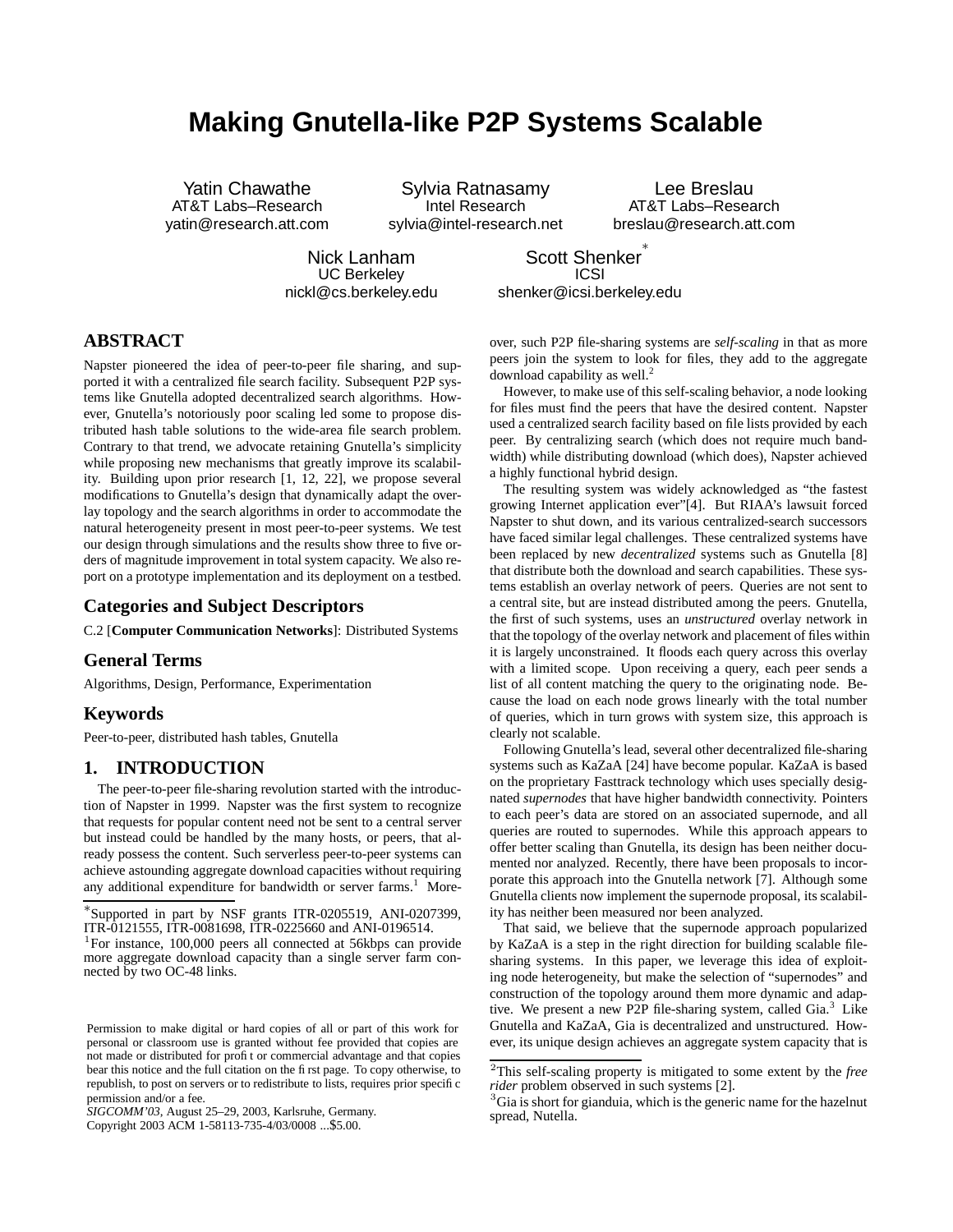three to five orders of magnitude better than that of Gnutella as well as that of other attempts to improve Gnutella [12, 24]. As such, it retains the simplicity of an unstructured system while offering vastly improved scalability.

The design of Gia builds on a substantial body of previous work. As in the recent work by Lv *et al.* [12], Gia replaces Gnutella's flooding with random walks. Following the work of Adamic *et al.* [1], Gia recognizes the implications of the overlay network's topology while using random walks and therefore includes a topology adaptation algorithm. Similarly, the lack of flow control has been recognized as a weakness in the original Gnutella design [16], and Gia introduces a token-based flow control algorithm. Finally, like KaZaA, Gia recognizes that there is significant heterogeneity in peer bandwidth and incorporates heterogeneity into each aspect of our design.

While Gia does build on these previous contributions, Gia is, to our knowledge, the first open design that (a) combines all these elements, and (b) recognizes the fact that peers have capacity constraints and adapts its protocols to account for these constraints. Our simulations suggest that this results in a tremendous boost for Gia's system performance. Moreover, this performance improvement comes not just from a single design decision but from the synergy among the various design features.

We discuss Gia's design in Section 3, its performance in Section 4, and a prototype implementation and associated practical issues in Section 5. However, before embarking on the description of Gia, we first ask why not just use *Distributed Hash Tables* (DHTs).

# **2. WHY NOT DHTS?**

Distributed Hash Tables are a class of recently-developed systems that provide hash-table-like semantics at Internet scale [25, 18, 27]. Much (although not all) of the original rationale for DHTs was to provide a scalable replacement for unscalable Gnutella-like file sharing systems. The past few years has seen a veritable frenzy of research activity in this field, with many design proposals and suggested applications. All of these proposals use *structured* overlay networks where both the data placement and overlay topology are tightly controlled. The hash-table-like lookup() operation provided by DHTs typically requires only  $O(\log n)$  steps, whereas in comparison, Gnutella requires  $O(n)$  steps to reliably locate a specific file.

Given this level of performance gain afforded by DHTs, it is natural to ask why bother with Gia when DHTs are available. To answer this question, we review three relevant aspects of P2P file sharing.

*#1: P2P clients are extremely transient.* Measured activity in Gnutella and Napster indicates that the median up-time for a node is 60 minutes [22].<sup>4</sup> For large systems of, say, 100,000 nodes, this implies a churn rate of over 1600 nodes coming and going per minute. Churn causes little problem for Gnutella and other systems that employ unstructured overlay networks as long as a peer doesn't become disconnected by the loss of all of its neighbors, and even in that case the peer can merely repeat the bootstrap procedure to re-join the network. In contrast, churn does cause significant overhead for DHTs. In order to preserve the efficiency and correctness of routing, most DHTs require  $O(\log n)$  repair operations after each failure. *Graceless* failures, where a node fails without beforehand informing its neighbors and transferring the relevant state, require more time and work in DHTs to (a) discover the failure and (b) rereplicate the lost data or pointers. If the churn rate is too high, the overhead caused by these repair operations can become substantial



**Figure 1:** *Most download requests are for well-replicated files.*

and could easily overwhelm nodes with low-bandwidth dial-up connections.

*#2: Keyword searches are more prevalent, and more important, than exact-match queries.* DHTs excel at supporting exact-match lookups: given the exact name of a file, they translate the name into a key and perform the corresponding lookup(key) operation. However, DHTs are les adept at supporting keyword searches: given a sequence of keywords, find files that match them. The current use of P2P file-sharing systems, which revolves around sharing music and video, requires such keyword matching. For example, to find the song "Ray of Light" by Madonna, a user typically submits a search of the form "madonna ray of light" and expects the file-sharing system to locate files that match all of the keywords in the search query. This is especially important since there is no unambiguous naming convention for file names in P2P systems, and thus often the same piece of content is stored by different nodes under several (slightly different) names.

Supporting such keyword searching on top of DHTs is a nontrivial task. For example, the typical approach [11, 19, 26] of constructing an inverted index per keyword can be expensive to maintain in the face of frequent node (and hence file) churn. This is only further complicated by the additional caching algorithms needed to avoid overloading nodes that store the index for popular keywords. It is possible that some of these problems maybe addressable in DHTs, as indicated by the deployment of the Overnet file sharing application [15], which is based on the Kademlia DHT [14]. Still, DHT-based solutions typically need to go to great lengths to incorporate query models beyond the simple exact-match search. In contrast, Gnutella and other similar systems effortlessly support keyword searches and other complex queries since all such searches are executed locally on a node-by-node basis.

*#3: Most queries are for hay,not needles.* DHTs have *exact* recall, in that knowing the name of a file allows you to find it, even if there is only a single copy of that file in the system. In contrast, Gnutella cannot reliably find single copies of files unless the flooded query reaches all nodes; we call such files *needles*. However, we expect that most queries in the popular P2P file-sharing systems are for relatively well-replicated files, which we call *hay*. By the very nature of P2P file-sharing, if a file is requested frequently, then as more and more requesters download the file to their machines, there will be many copies of it within the system. We call such systems, where most queries are for well-replicated content, *mass-market* filesharing systems.

Gnutella can easily find well-replicated files. Thus, if most searches are for hay, not needles, then Gnutella's lack of exact recall is not a significant disadvantage. To verify our conjecture that most queries

<sup>4</sup>We understand that there is some recently published work [3] that questions the exact numbers in this study, but the basic point remains that the peer population is still quite transient.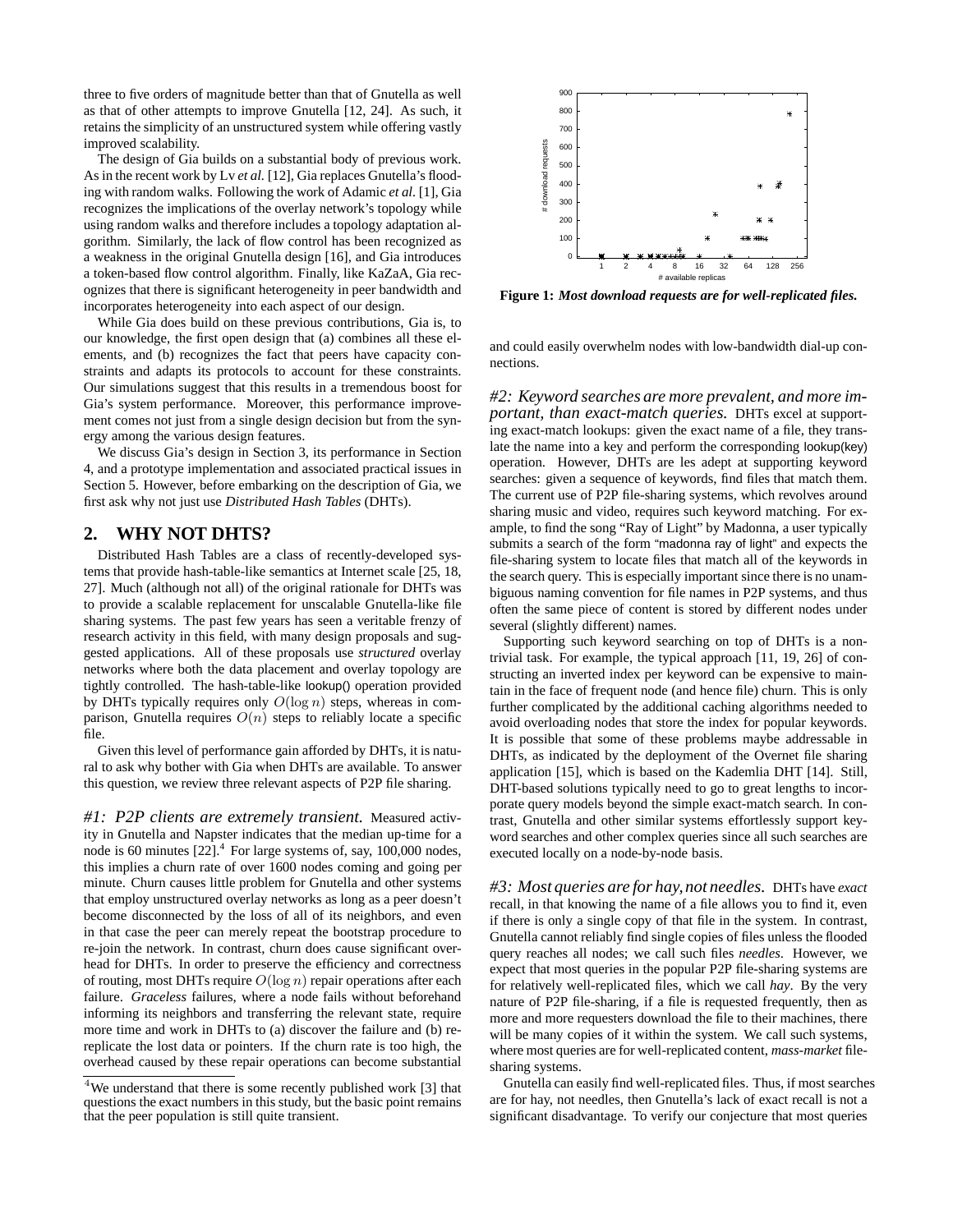are indeed for hay, we gathered traces of queries and download requests using an instrumented Gnutella client. Our tracing tool crawled the Gnutella network searching for files that match the top 50 query requests seen. After gathering the file names and the number of available copies of each of these files, the tool turned around and offered the same files for download to other Gnutella clients. We then measured the number of download requests seen by the tracing tool for this offered content. Figure 1 shows the distribution of the download requests versus the number of available replicas. We notice that most of the requests correspond to files that have a large number of available replicas.<sup>5</sup> For example, half of the requests were for files with more than 100 replicas, and approximately 80% of the requests were for files with more than 80 replicas.

In summary, Gnutella-like designs are more robust in the face of transients and support general search facilities, both important properties to P2P file sharing. They are less adept than DHTs at finding needles, but this may not matter since most P2P queries are for hay. Thus, we conjecture that for mass-market file-sharing applications, improving the scalability of unstructured P2P systems, rather than turning to DHT-based systems, may be the better approach.

# **3. GIA DESIGN**

Gnutella-like systems have one basic problem: when faced with a high aggregate query rate, nodes quickly become overloaded and the system ceases to function satisfactorily. Moreover, this problem gets worse as the size of the system increases. Our first goal in designing Gia is to create a Gnutella-like P2P system that can handle much higher aggregate query rates. Our second goal is to have Gia continue to function well with increasing system sizes. To achieve this scalability, Gia strives to avoid overloading any of the nodes by explicitly accounting for their capacity constraints. In an earlier workshop paper [13], we presented a preliminary proposal for incorporating capacity awareness into Gnutella. In our current work, we refine those ideas and present a thorough design, detailed algorithms, and a prototype implementation of the new system. We begin with an overview of the reasoning behind our system design and then provide a detailed discussion of the various components and protocols.

# **3.1 Design Rationale**

The Gnutella protocol [6] uses a flooding-based search method to find files within its P2P network. To locate a file, a node queries each of its neighbors, which in turn propagate the query to their neighbors, and so on until the query reaches all of the clients within a certain radius from the original querier. Although this approach can locate files even if they are replicated at an extremely small number of nodes, it has obvious scaling problems. To address this issue, Lv *et al.* [12] proposed replacing flooding with random walks. Random walks are a well-known technique in which a query message is forwarded to a randomly chosen neighbor at each step until sufficient responses to the query are found. Although they make better utilization of the P2P network than flooding, they have two associated problems:

1. A random walk is essentially a blind search in that at each step a query is forwarded to a random node without taking into account any indication of how likely it is that the node will have responses for the query.

2. If a random walker query arrives at a node that is already overloaded with traffic, it may get queued for a long time before it is handled.

Adamic *et al.* [1] addressed the first problem by recommending that instead of using purely random walks, the search protocol should bias its walks toward high-degree nodes. The intuition behind this is that if we arrange for neighbors to be aware of each other's shared files, high-degree nodes will have (pointers to) a large number of files and hence will be more likely to have an answer that matches the query. However, this approach ignores the problem of overloaded nodes. In fact, by always biasing the random walk towards high-degree nodes, it can exacerbate the problem if the highdegree node does not have the capacity to handle a large number of queries.

The design of Gia, on the other hand, explicitly takes into account the capacity constraints associated with each node in the P2P network. The capacity of a node depends upon a number of factors including its processing power, disk latencies, and access bandwidth. It is well-documented that nodes in networks like Gnutella exhibit significant heterogeneity in terms of their capacity to handle queries [22]. Yet, none of the prior work on scaling Gnutella-like systems leverages this heterogeneity. In the design of Gia, we explicitly accommodate (and even exploit) heterogeneity to achieve better scaling. The four key components of our design are summarized below:

- A *dynamic topology adaptation* protocol that puts most nodes within short reach of high capacity nodes. The adaptation protocol ensures that the well-connected (*i.e.,* high-degree) nodes, which receive a large proportion of the queries, actually have the capacity to handle those queries.
- An *active flow control* scheme to avoid overloaded hot-spots. The flow control protocol explicitly acknowledges the existence of heterogeneity and adapts to it by assigning flow-control tokens to nodes based on available capacity.
- *One-hop replication* of pointers to content. All nodes maintain pointers to the content offered by their immediate neighbors. Since the topology adaptation algorithm ensures a congruence between high capacity nodes and high degree nodes, the one-hop replication guarantees that high capacity nodes are capable of providing answers to a greater number of queries.
- A *search protocol* based on biased random walks that directs queries towards high-capacity nodes, which are typically best able to answer the queries.

# **3.2 Detailed Design**

The framework for the Gia client and protocols is modeled after the current Gnutella protocol [6]. Clients connect to each other using a three-way handshake protocol. All messages exchanged by clients are tagged at their origin with a *globally unique identifier* or GUID, which is a randomly generated sequence of 16 bytes. The GUID is used to track the progress of a message through the Gia network and to route responses back to the originating client.

We extend the Gnutella protocol to take into account client capacity and network heterogeneity. For this discussion, we assume that client capacity is a quantity that represents the number of queries that the client can handle per second. In practice, the capacity will have to be determined as a function of a client's access bandwidth, processing power, disk speed, etc. We discuss the four protocol components in detail below.

 $5$ Note that since the tracing tool only captures the download requests that came directly to it, we miss all of the requests that went to the other nodes that also had copies of the same file. Thus our numbers can only be a lower bound on how popular well-replicated content is.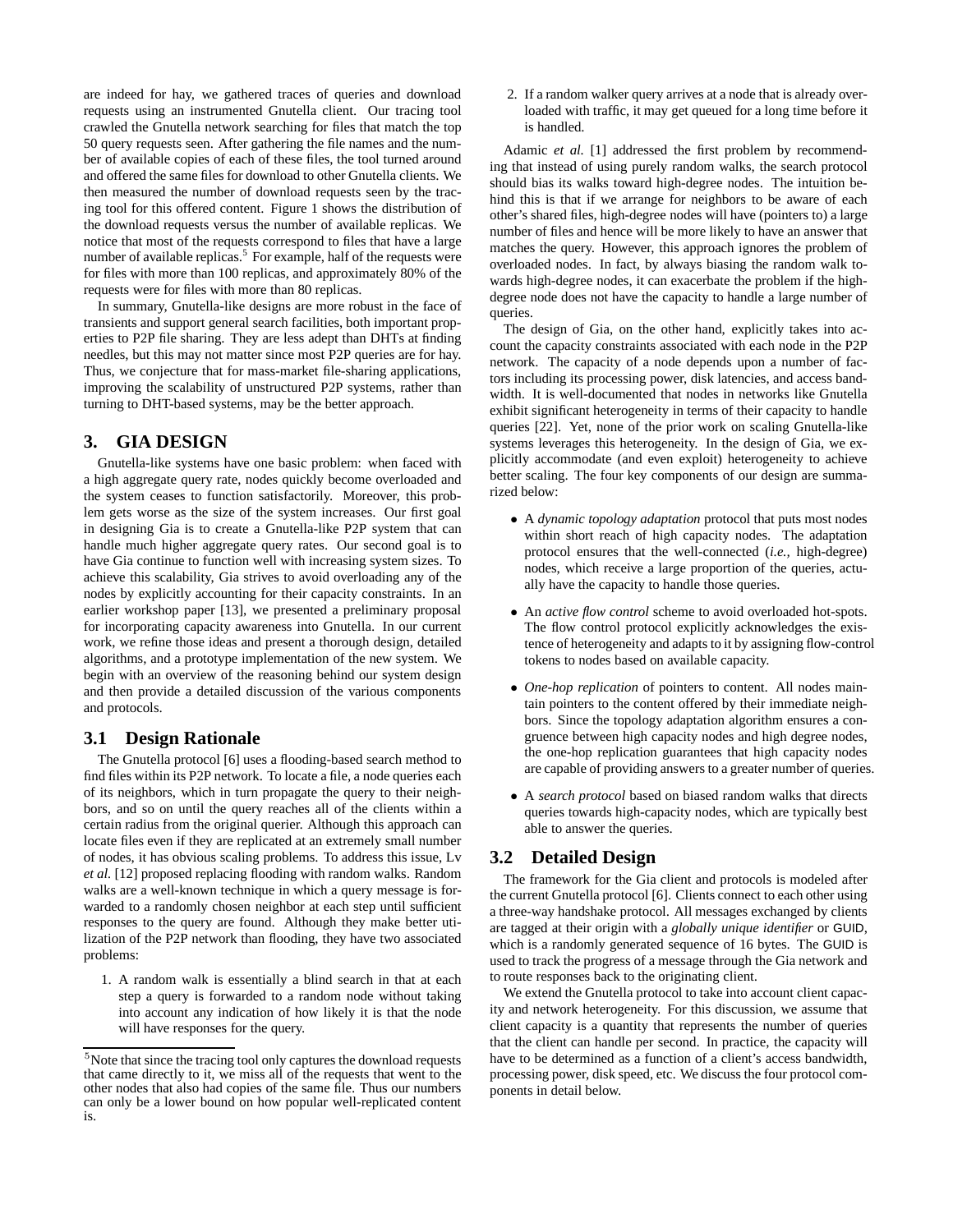Let  $C_i$  represent capacity of node i **if**  $num\_nbrs_X + 1 \leq max\_nbrs$  **then** {we have room}  $ACCEPTY$ ; return {we need to drop a neighbor}  $subset \leftarrow i \ \forall i \in nbrs_X \text{ such that } C_i \leq C_Y$ **if** no such neighbors exist **then** REJECT  $Y$ ; return candidate  $Z \leftarrow$ highest-degree neighbor from subset **if**  $(C_Y > max(C_i \forall i \in nbrs_X))$  {Y has higher capacity} **or**  $(num\_nbrs_Z > num\_nbrs_Y + H)$  {Y has fewer nbrs} **then** DROP Z; ACCEPT Y **else** REJECT Y

**Algorithm 1:** pick\_neighbor\_to\_drop( $X, Y$ ):

When node  $X$  tries to add  $Y$  as a new neighbor, determine whether there is room for  $Y$ . If not, pick one of  $X$ 's existing neighbors to drop and replace it with  $Y$ . (In the algorithm,  $H$  represents a hysteresis factor.)

## *3.2.1 Topology Adaptation*

The topology adaptation algorithm is the core component that connects the Gia client to the rest of the network. In this section, we provide an overview of the adaptation process, while leaving the details of some of the specific mechanisms for discussion later in Section 5. When a node starts up, it uses bootstrapping mechanisms similar to those in Gnutella to locate other Gia nodes. Each Gia client maintains a *host cache* consisting of a list of other Gia nodes (their IP address, port number, and capacity). The host cache is populated throughout the lifetime of the client using a variety of rendezvous mechanisms including contacting well-known web-based host caches [5] and exchanging host information with neighbors through PING-PONG messages [6]. Entries in the host cache are marked as dead if connections to those hosts fail. Dead entries are periodically aged out.

The goal of the topology adaptation algorithm is to ensure that high capacity nodes are indeed the ones with high degree and that low capacity nodes are within short reach of higher capacity ones. To achieve this goal, each node independently computes a *level of satisfaction* (S). This is a quantity between 0 and 1 that represents how satisfied a node is with its current set of neighbors. A value of  $S = 0$  means that the node is quite dissatisfied, while  $S = 1$ suggests that the node is fully satisfied. As long as a node is not fully satisfied, the topology adaptation continues to search for appropriate neighbors to improve the satisfaction level. Thus, when a node starts up and has fewer than some pre-configured minimum number of neighbors, it is in a dissatisfied state  $(S = 0)$ . As it gathers more neighbors, its satisfaction level rises, until it decides that its current set of neighbors is sufficient to satisfy its capacity, at which point the topology adaptation becomes quiescent. In Section 5.2, we describe the details of the algorithm used to compute the satisfaction level.

To add a new neighbor, a node (say  $X$ ) randomly selects a small number of candidate entries from those in its host cache that are not marked dead and are not already neighbors. From these randomly chosen entries,  $X$  selects the node with maximum capacity greater than its own capacity. If no such candidate entry exists, it selects one at random. Node  $X$  then initiates a three-way handshake to the selected neighbor, say Y .

During the handshake, each node makes a decision whether or not to accept the other node as a new neighbor based upon the capacities and degrees of its existing neighbors and the new node. In order to accept the new node, we may need to drop an existing neighbor. Algorithm 1 shows the steps involved in making this determination. The algorithm works as follows. If, upon accepting the new connection, the total number of neighbors would still be within a preconfigured bound  $max\_nbrs$ , then the connection is automatically accepted. Otherwise, the node must see if it can find an appropriate existing neighbor to drop and replace with the new connection.

 $X$  always favors Y and drops an existing neighbor if Y has higher capacity than all of  $X$ 's current neighbors. Otherwise, it decides whether to retain  $Y$  or not as follows. From all of  $X$ 's neighbors that have capacity less than or equal to that of  $Y$ , we choose the neighbor Z that has the highest degree. This neighbor has the least to lose if X drops it in favor of Y . The neighbor will be dropped *only* if the new node  $Y$  has fewer neighbors than  $Z$ . This ensures that we do not drop already poorly-connected neighbors (which could get disconnected) in favor of well-connected ones.<sup>6</sup> The topology adaptation algorithm thus tries to ensure that the adaptation process makes forward progress toward a stable state. Results from experiments measuring the topology adaptation process are discussed later in Section 5.4.

# *3.2.2 Flow control*

To avoid creating hot-spots or overloading any one node, Gia uses an active flow control scheme in which a sender is allowed to direct queries to a neighbor only if that neighbor has notified the sender that it is willing to accept queries from the sender. This is in contrast to most proposed Gnutella flow-control mechanisms [16], which are reactive in nature: receivers drop packets when they start to become overloaded; senders can infer the likelihood that a neighbor will drop packets based on responses that they receive from the neighbor, but there is no explicit feedback mechanism. These technique may be acceptable when queries are flooded across the network, because even if a node drops a query, other copies of the query will propagate through the network. However, Gia uses random walks (to address scaling problems with flooding) to forward a single copy of each query. Hence, arbitrarily dropping queries is not an appropriate solution.

To provide better flow control, each Gia client periodically assigns flow-control tokens to its neighbors. Each token represents a single query that the node is willing to accept. Thus, a node can send a query to a neighbor only if it has received a token from that neighbor, thus avoiding overloaded neighbors. In the aggregate, a node allocates tokens at the rate at which it can process queries. If it receives queries faster than it can forward them (either because it is overloaded or because it has not received enough tokens from its neighbors), then it starts to queue up the excess queries. If this queue gets too long, it tries to reduce the inflow of queries by lowering its token allocation rate.

To provide an incentive for high-capacity nodes to advertise their true capacity, Gia clients assign tokens in proportion to the neighbors' capacities, rather than distributing them evenly between all neighbors. Thus, a node that advertises high capacity to handle incoming queries is in turn assigned more tokens for its own outgoing queries. We use a token assignment algorithm based on Start-time Fair Queuing (SFQ) [9]. Each neighbor is assigned a fair-queuing weight equal to its capacity. Neighbors that are not using any of their assigned tokens are marked as inactive and the left-over capacity is automatically redistributed proportionally between the remaining neighbors. As neighbors join and leave, the SFQ algorithm recon-

<sup>&</sup>lt;sup>6</sup>To avoid having X flip back and forth between Y and Z, we add a level of hysteresis: we drop  $Z$  and add  $Y$  only if  $Y$  has at least  $H$ fewer neighbors than  $Z$ , where  $H$  represents the level of hysteresis. In our simulations and implementation, we set the value of  $H$  to 5.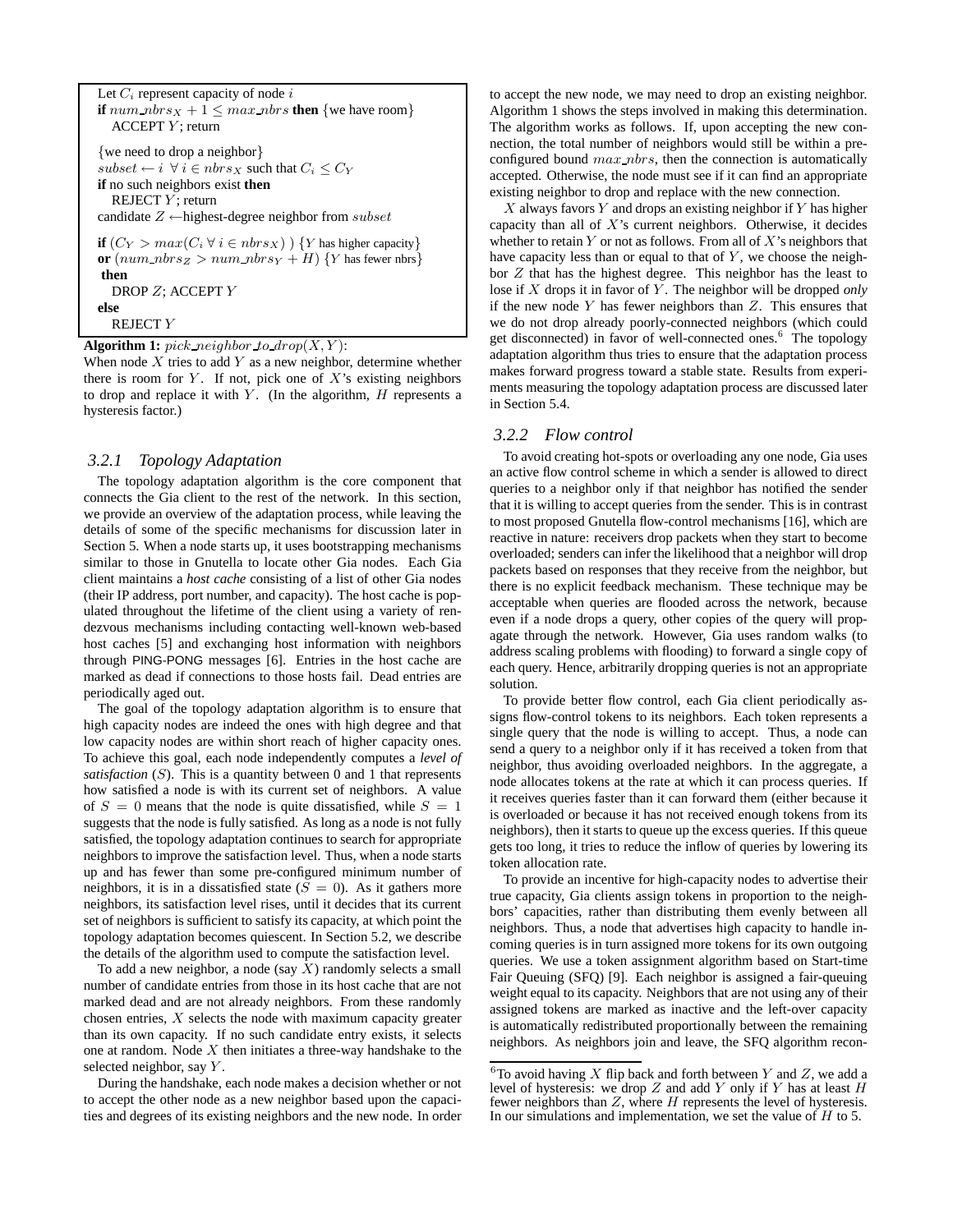figures its token allocation accordingly.<sup>7</sup> Token assignment notifications can be sent to neighbors either as separate control messages or by piggy-backing on other messages.

#### *3.2.3 One-hop Replication*

To improve the efficiency of the search process, each Gia node actively maintains an index of the content of each of its neighbors. These indices are exchanged when neighbors establish connections to each other, and periodically updated with any incremental changes. Thus, when a node receives a query, it can respond not only with matches from its own content, but also provide matches from the content offered by all of its neighbors. When a neighbor is lost, either because it leaves the system, or due to topology adaptation, the index information for that neighbor gets flushed. This ensures that all index information remains mostly up-to-date and consistent throughout the lifetime of the node.

#### *3.2.4 Search Protocol*

The combination of topology adaptation (whereby high capacity nodes have more neighbors) and one-hop replication (whereby nodes keep an index of their neighbors' shared files) ensures that high capacity nodes can typically provide useful responses for a large number of queries. Hence, the Gia search protocol uses a *biased* random walk: rather than forwarding incoming queries to randomly chosen neighbors, a Gia node selects the highest capacity neighbor for which it has flow-control tokens and sends the query to that neighbor. If it has no tokens from any neighbors, it queues the query until new tokens arrive.

We use TTLs to bound the duration of the biased random walks and book-keeping techniques to avoid redundant paths. With bookkeeping, each query is assigned a unique GUID by its originator node. A node remembers the neighbors to which it has already forwarded queries for a given GUID. If a query with the same GUID arrives back at the node, it is forwarded to a different neighbor. This reduces the likelihood that a query traverses the same path twice. To ensure forward progress, if a node has already sent the query to all of its neighbors, it flushes the book-keeping state and starts re-using neighbors.

Each query has a MAX RESPONSES parameter, the maximum number of matching answers that the query should search for. In addition to the TTL, query duration is bounded by MAX RESPONSES. Every time a node finds a matching response for a query, it decrements the MAX RESPONSES in the query. Once MAX RESPONSES hits zero, the query is discarded. Query responses are forwarded back to the originator along the reverse-path associated with the query. If the reverse-path is lost due to topology adaptation or if queries or responses are dropped because of node failure, we rely on recovery mechanisms described later in Section 5.3 to handle the loss.

Finally, since a node can generate a response either for its own files or for the files of one of its neighbors, we append to the forwarded query the addresses of the nodes that own those files. This ensures that the query does not produce multiple redundant responses for the same instance of a file; a response is generated only if the node that owns the matching file is not already listed in the query message.

## **4. SIMULATIONS**

In this section, we use simulations to evaluate Gia and compare its performance to two other unstructured P2P systems. Thus our simulations refer to the following four models:

| Capacity level | Percentage of nodes |
|----------------|---------------------|
| 1 x            | 20%                 |
| 10x            | 45%                 |
| 100x           | 30%                 |
| 1000x          | 4.9%                |
| 10000x         | 0.1%                |

**Table 1: Gnutella-like node capacity distributions.**

- FLOOD: Search using TTL-scoped flooding over random topologies. This represents the Gnutella model.
- RWRT: Search using random walks over random topologies. This represents the recommended search technique suggested by Lv *et al.* [12] for avoiding the scalability problems with flooding.
- SUPER: Search using supernode mechanisms [7, 24]. In this approach, we classify nodes as supernodes and non-supernodes. Queries are flooded only between supernodes.
- GIA: Search using the Gia protocol suite including topology adaptation, active flow control, one-hop replication, and biased random walks.

We first describe our simulation model and the metrics used for evaluating the performance of our algorithms. Then we report the results from a range of simulations. Our experiments focus on the aggregate system behavior in terms of its capacity to handle queries under a variety of conditions. We show how the individual components of our system (topology adaptation, flow control, one-hop replication, and searches based on biased random walks) and the synergies between them affect the total system capacity. Due to space limitations, we do not present detailed results evaluating tradeoffs within each design component.

## **4.1 System Model**

To capture the effect of query load on the system, the Gia simulator imposes capacity constraints on each of the nodes within the system. We model each node i as possessing a capacity  $C_i$ , which represents the number of messages (such as queries and add/drop requests for topology adaptation) that it can process per unit time. If a node receives queries from its neighbors at a rate higher than its capacity  $C_i$  (as can happen in the absence of flow control), then the excess queries are modeled as being queued in connection buffers until the receiving node can read the queries from those buffers.

For most of our simulations, we assign capacities to nodes based on a distribution that is derived from the measured bandwidth distributions for Gnutella as reported by Saroiu *et al.* [22]. Our capacity distribution has five levels of capacity, each separated by an order of magnitude as shown in Table 1. As described in [22], this distribution reflects the reality that a fair fraction of Gnutella clients have dial-up connections to the Internet, the majority are connected via cable-modem or DSL and a small number of participants have high speed connections. For the SUPER experiments, nodes with capacities 1000x and 10000x are designated as supernodes.

In addition to its capacity, each node  $i$  is assigned a query generation rate  $q_i$ , which is the number of queries that node i generates per unit time. For our experiments, we assume that all nodes generate queries at the same rate (bounded, of course, by their capacities). When queries need to be buffered, they are held in queues. We model all incoming and outgoing queues as having infinite length. We realize that, in practice, queues are not infinite, but we make this assumption since the effect of dropping a query and adding it to an arbitrarily long queue is essentially the same.

<sup>7</sup>Details of the SFQ algorithm for proportional allocation can be found in [9].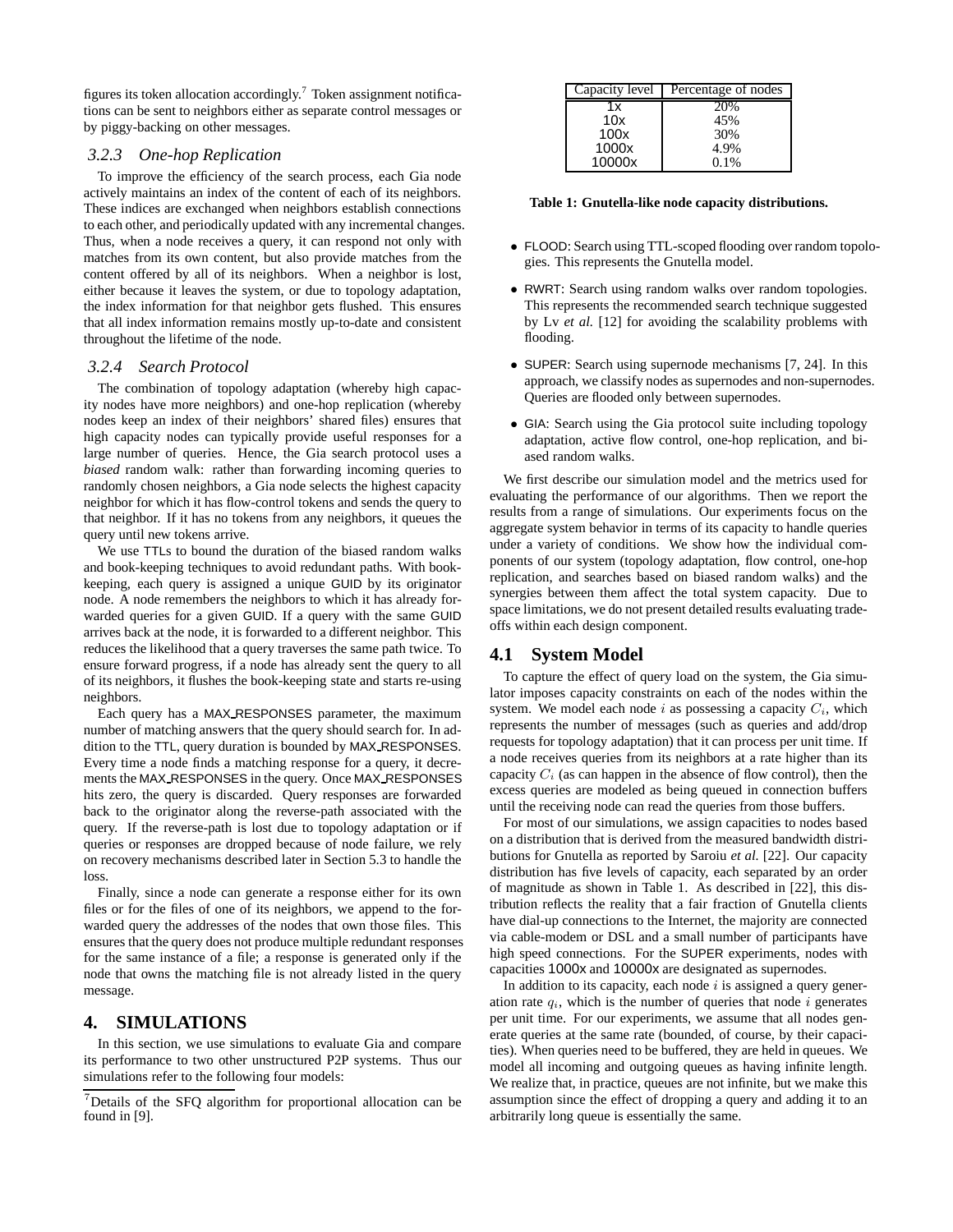

**Figure 2: Success rate, hop-count and delay under increasing query load for a 10,000 node Gia network.**

Queries are modeled as searching for specific keywords. Each keyword maps on to a set of files. Files are randomly replicated on nodes. All files associated with a specific keyword are potential *answers* for a query with that keyword. We use the term *replication factor* to refer to the fraction of nodes at which answers to queries reside. Thus, performing a query for a keyword that has a replication factor of 1% implies that an answer to this query can be found at 1% of the nodes in the system. In a deployed system, real search traffic will include many different queries covering a range of replication factors simultaneously. However, each search process proceeds largely independently (aside from delays within queues and the actions of flow control). Hence, rather than having to pick a specific distribution of queries, each looking for keywords with their own replication factors, we focus on a stream of queries all with a particular replication factor and study how our results vary as we change the replication factor.

We begin our simulations with a randomly connected topology.<sup>8</sup> The GIA simulations use topology adaptation to reconfigure this initial topology. The algorithms use two pre-configured parameters:  $min\_nbrs$  and  $max\_nbrs$ . For all of our experiments, we use  $min\_$  $nbrs = 3$ . We set  $max\_nbrs$  to 128. However, there is an additional constraint on  $max\_nbrs$ . To avoid mid- or low-capacity nodes from gathering so many neighbors that their capacity is too finely divided, we require that  $\frac{\tilde{C}}{num\_nbrs} \ge$  some  $min\_alloc$ , where  $min\_alloc$ represents the finest level of granularity into which we are willing to split a node's capacity. With this additional constraint, we note that for each node,  $max\_nbrs = min(max\_nbrs, \lfloor \frac{C}{min\_alloc} \rfloor)$ . After some preliminary simulations that tested the performance of the GIA topology adaptation for different values of *min alloc*, we settled on  $min\_alloc = 4$ . All control traffic generated by the topology adaptation and other components is modeled as consuming resources: one unit of capacity per message. Thus, the simulator indirectly captures the impact of control traffic on the overall performance of the system.

For RWRT and FLOOD, there is no topology adaptation; we use a random graph. We know that Gnutella networks, in fact, exhibit properties similar to power-law graphs [20]. However, there is no assurance that high-degree nodes in the skewed Gnutella distribution are also high-capacity nodes. In fact, in the absence of an explicit congruence of high capacity with high degree, a random walk will cause the high-degree nodes to get overloaded. Comparing a random walk on such a topology to GIA would unfairly bias the results against the random walk. Hence, for RWRT, we choose to use a purely random topology with uniform degree distributions, which mitigates this problem. The RWRT performance on such a uniformly random graph is independent of the degree of the individual nodes; all nodes will be visited with the same probability. On the other hand, the performance of FLOOD does depend on degree and in fact worsens with higher degree. For our experiments, we thus chose uniformly random graphs with an average degree of eight. This choice is ad hoc, but reflects a decision to avoid unnecessarily biasing against RWRT and FLOOD.

On average, the diameter of our random graphs is 7. Thus, for FLOOD and SUPER, we set the TTL for queries to 10 to ensure that queries do not get artificially limited. For RWRT and GIA, the TTL is set to a larger value (1024), but in this case setting the right TTL value is not as crucial because the random walks terminate when they find the required number of responses.

Although the simulator models the behavior of the various protocols discussed in Section 3, it does not capture individual packetlevel behavior nor does it account for any of the vagaries in network behavior caused by background traffic. We do this because our point is not to quantify the *absolute* performance of the algorithm in realworld terms, but to evaluate the *relative* performance of the various design choices. In Section 5.4, we present some preliminary results that report on our experiences with implementing and deploying Gia in the wide-area Internet.

# **4.2 Performance Metrics**

To measure the effect of load on the system, we looked at three aspects of the system's performance as a function of the offered load: the *success rate* measured as the fraction of queries issued that successfully locate the desired files<sup>9</sup>, the *hop-count* measured as the number of hops required to locate the requested files, and the *delay* measured as the time taken by a query from start to finish. Figure 2 shows the success rate, hop-count and delay under increasing query load for a 10,000 node network running the Gia system. For these graphs, as in the remainder of our simulations, when we mention a query load of say 0.1, we mean that *every* node in the system issues 0.1 queries per unit time (bounded by the node's capacity, of course). As each of the graphs in the figure shows, when the query load increases, we notice a sharp "knee" in the curves beyond which the success rate drops sharply and delays increase rapidly. The hop-count holds steady until the knee-point and then decreases. The reason for this decrease is that hop-count is measured only for successful queries; under increasing load, successful queries tend to be those where the requested file is located within a few hops from the originator of the query. These graphs depict the existence of a knee in the GIA model; our simulations with RWRT, FLOOD, and SUPER over a range of replication factors revealed the same kind of behavior, although at different query loads.

<sup>&</sup>lt;sup>8</sup> For the SUPER experiments, we use a topology where supernodes set up random connections among themselves. In addition, all nonsupernodes connect to one supernode at random.

<sup>&</sup>lt;sup>9</sup>A query is deemed unsuccessful if at the end of the simulation it has generated no responses and is stuck in queues within overloaded nodes.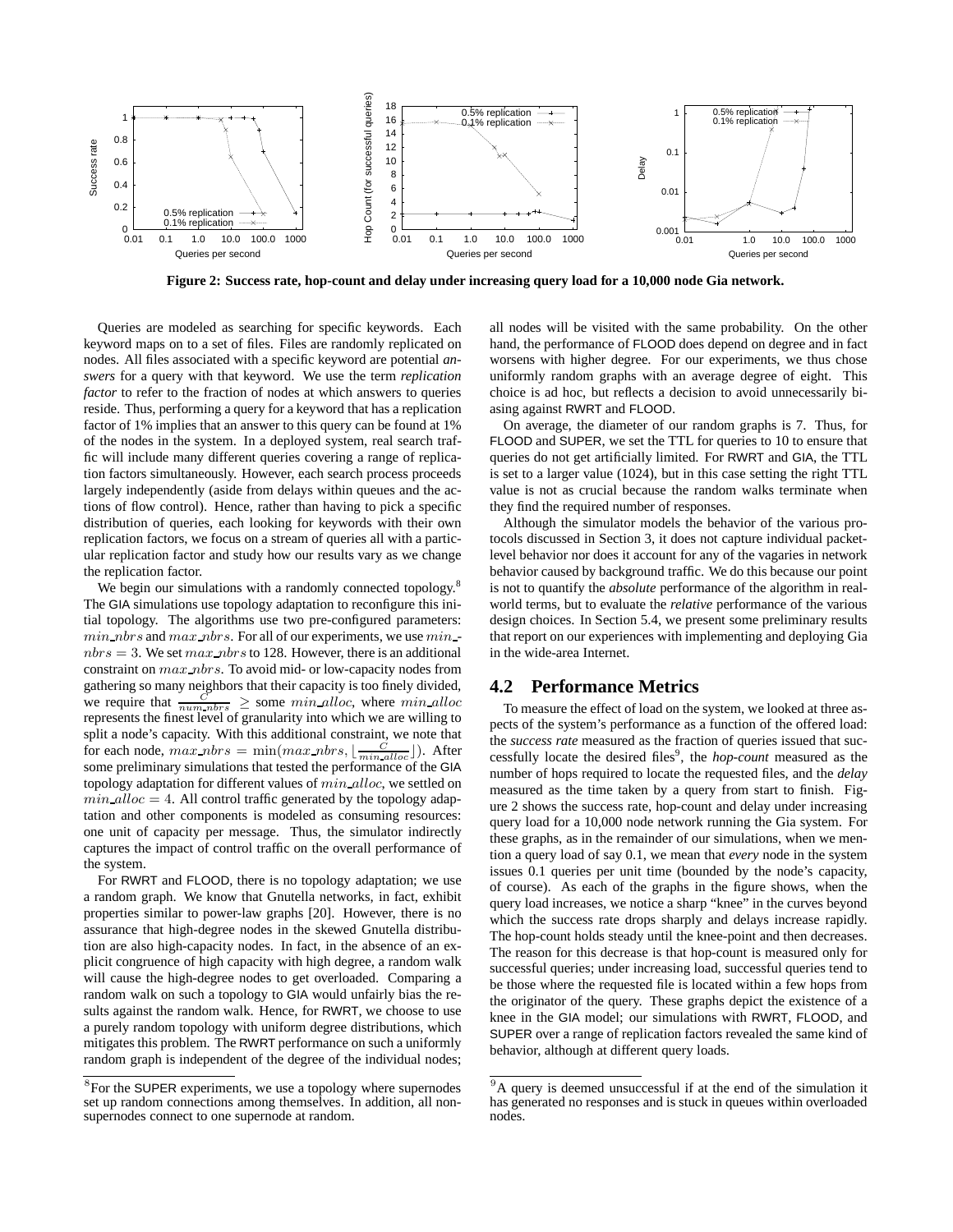

**Figure 3: Comparison of collapse point for the different algorithms at varying replication rates and different system sizes.**

Ideally, we want a system that achieves a high success rate while maintaining a low hop-count and delay. To do so, the system must operate before the knee shown in the graphs above. Consequently, we define the following metrics for use in our evaluation:

- **Collapse Point (CP):** the per node query rate at the knee, which we define as the point beyond which the success rate drops below 90%. This metric reflects total system capacity.
- **Hop-count before collapse (CP-HC):** the average hop-count prior to collapse.

We do not retain delay as a metric since the effect of increasing delay is effectively captured by the collapse point.

#### **4.3 Performance Comparison**

We compare the behavior of GIA, RWRT, SUPER and FLOOD under varying replication factors and different system sizes up to 10,000 nodes. We measured the CP and CP-HC under increasing replication factors. In Figures 3 and 4, we plot the results for systems with 5,000 and 10,000 nodes. Experiments with additional system sizes yielded results consistent with those presented here; we omit them from the graphs for clarity. For a 10,000 node system we simulate down to 0.01% replication since that corresponds to a single matching answer in the entire system for any query. Likewise, for 5,000 nodes we simulate down to 0.05% replication. We believe that a replication factor of 0.01% where only one in 10,000 nodes holds the answer to a query represents a fairly pessimistic test scenario. Each query in these experiments runs until it finds one matching answer. This represents the case where the query originator sets the MAX RESPONSES parameter (see Section 3.2.4) in the query to 1. In reality, most users expect a query to return multiple answers; we will look at that scenario later. For GIA and RWRT, we measure the average hop-count of all of the queries. Since for SUPER and FLOOD a query gets replicated at each hop, it is hard to define a consistent hop-count for the entire query; hence, we measure the hop-count as the number of hops taken to find the first answer.

Recall that our first goal in designing Gia was to enable it to handle a much higher aggregate query rate than Gnutella. The most obvious, and important, observation from Figures 3 and 4 is that the aggregate system capacity (as defined by the collapse point) is 3 to 5 orders of magnitude higher than either FLOOD or RWRT. Even when compared to the supernode approach, Gia does better especially at higher replication rates. This is not surprising since the flooding techniques used within supernodes limit their scalability. Thus, our goal of improving system capacity with Gia is clearly achieved. Our second goal was that Gia retain this ability to handle high aggregate query rates for systems of arbitrary sizes. As can be observed in the graphs, this goal is also satisfied. GIA's (and RWRT's) scaling behavior is determined by the replication factor. That is, at a



fixed replication factor, the CP and CP-HC are largely unaffected by system size. This is to be expected since the replication factor is the *percentage* of nodes at which answers are located. Thus, the performance figures we show here apply to *arbitrarily large* system sizes.

There are several other performance results of note.

- At higher replication factors, RWRT performs better than FLOOD by approximately two orders of magnitude but is comparable to FLOOD at lower replication rates. This follows from the fact that at low replication rates, to find a matching answer RWRT may have to visit all of the nodes in the system just like FLOOD.
- GIA achieves extremely low hop-counts at higher replication because, in such cases, high capacity nodes are quite likely to hold answers and these are quickly discovered by biased walks. However, at low replication some queries may have to travel far beyond the high capacity nodes resulting in higher hop-counts. FLOOD and SUPER achieve consistently low hop-counts (the number of hops to find the *first* matching answer), while the hop-count for RWRT is inversely proportional to the replication factor, since RWRT essentially amounts to random probing.
- The performance of FLOOD degrades with increasing system size. This is because, in FLOOD, each query is propagated to every other node in the system. With increasing number of nodes, there are more total number of queries in the system, and hence a greater query load arriving at each node. This causes the collapse point to fall as the system size increases. We observed similar effects with SUPER as seen from Figure 3.

These experiments clearly demonstrate GIA's scalability relative to RWRT, SUPER and FLOOD. However, these experiments are limited to queries where the search terminates after finding a single matching answer. In reality, most users expect a query to return multiple answers. We now look at (a) how our results generalize beyond this single case, and (b) how the different design components contribute to this enormous performance boost for GIA.

# **4.4 Multiple Search Responses**

In this section we look at how the collapse points (and the associated hop-counts) change for our different system models based upon the desired number of responses for a query. Recall from Section 3.2.4 that a query includes a MAX RESPONSES parameter that indicates how many responses should be sent back to the originator of the query before ending the query. The MAX RESPONSES parameter is useful only in the context of GIA and RWRT. For FLOOD and SUPER, queries get flooded through the network, and so MAX - RESPONSES has no effect on their behavior.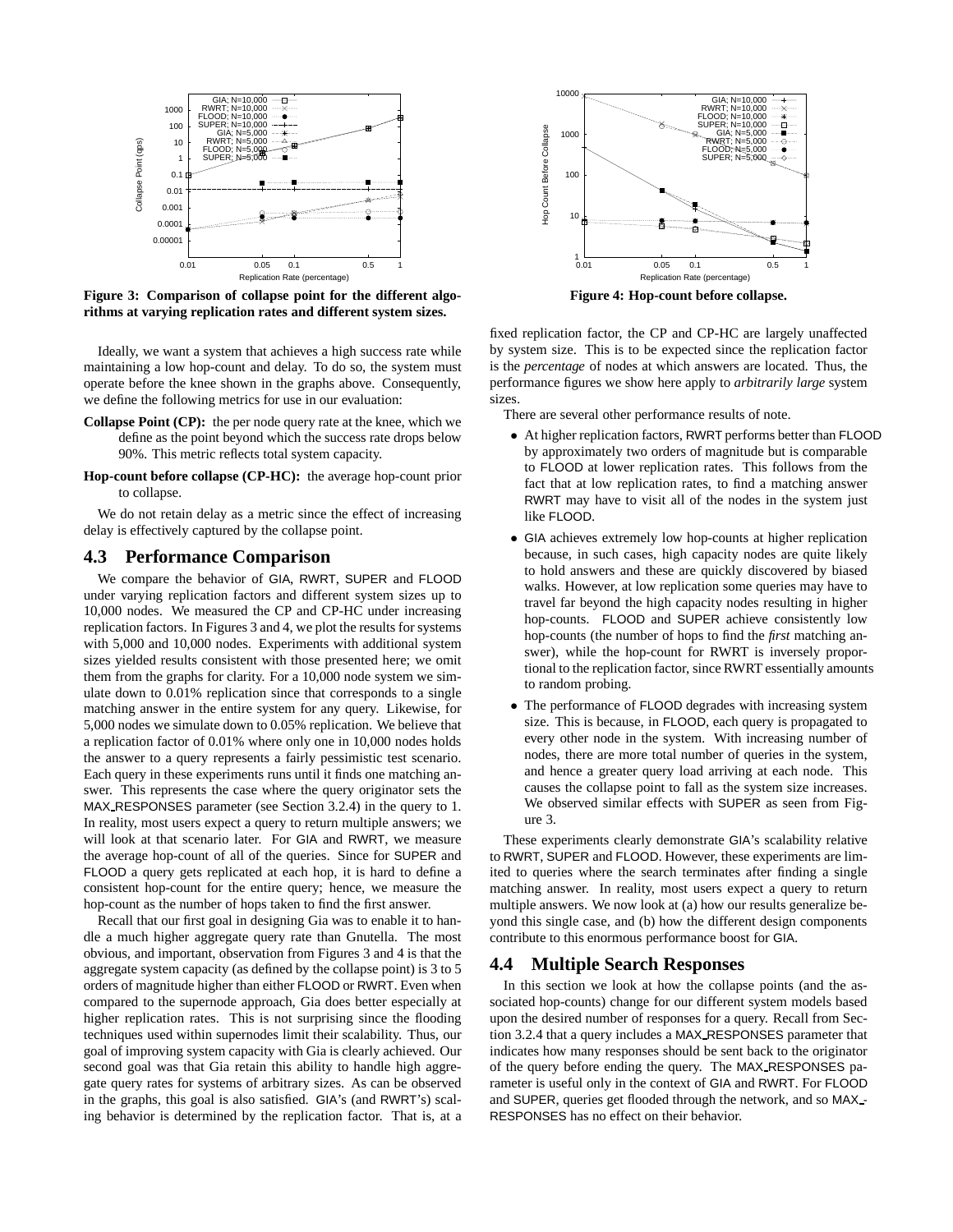| Algorithm           | Collapse Point | Hop-count |
|---------------------|----------------|-----------|
| GIA                 |                | 15.0      |
| $GIA - OHR$         | 0.004          | 8570      |
| $GIA - BIAS$        |                | 24.0      |
| <b>GIA - TADAPT</b> | 02             | 133.7     |
| <b>GIA - FLWCTL</b> |                | 151       |

| Algorithm            | Collapse Point | Hop-count |
|----------------------|----------------|-----------|
| <b>RWRT</b>          | 0.0005         | 978       |
| RWRT + OHR           | 0.005          | 134       |
| <b>RWRT + BIAS</b>   | 0.0015         | 997       |
| RWRT + TADAPT        | 0.001          | 1129      |
| <b>RWRT + FLWCTL</b> | 0.0006         | 957       |

Table 4: Factor analysis for GIA and RWRT with 10,000 modes and 0.1% replication. We measure GIA with each of the following components removed, and RWRT with each of those components added: one-hop replication (OHR), biased random walks (BIAS), **topology adaptation (**TADAPT**), and flow-control (**FLWCTL**)**

| Repl.  | MAX.  | GIA                  | <b>RWRT</b>          | <b>FLOOD</b> | <b>SUPER</b> |
|--------|-------|----------------------|----------------------|--------------|--------------|
| factor | RESP. | $CP$ ( $CP$ - $HC$ ) | $CP$ ( $CP$ - $HC$ ) | CP           | <b>CP</b>    |
| 1%     |       | 350                  | 0.005                | 0.00025      | 0.015        |
|        |       | (1.4)                | (98.7)               |              |              |
| 1%     | 10    |                      | 0.0004               | 0.00025      | 0.015        |
|        |       | (12.5)               | (1020)               |              |              |
| 1%     | 20    | 2.5                  | 0.00015              | 0.00025      | 0.015        |
|        |       | (28)                 | (2157)               |              |              |

**Table 2: CP decreases with increasing numbers of requested answers (**MAX RESPONSES**). The corresponding hop-counts before collapse for each case are shown in parentheses. Since hopcounts are ambiguous for** FLOOD **and** SUPER **when there are multiple responses, we ignore CP-HC for those cases.**

| Repl.  | MAX.             | GIA | <b>RWRT</b> | <b>FLOOD</b> | <b>SUPER</b> |
|--------|------------------|-----|-------------|--------------|--------------|
| factor | <b>RESPONSES</b> | CР  | СP          | CP           | CP           |
| 1%     | 10               |     | 0.0004      | 0.00025      | 0.015        |
| 0.1%   |                  |     | 0.0005      | 0.00025      | 0.015        |
| 1%     | 20               | 2.5 | 0.00015     | 0.00025      | 0.015        |
| 0.05%  |                  | 2.5 | 0.00015     | 0.00025      | 0.015        |

**Table 3: A search for** k **responses at** r**% replication is equivalent to** one for a single answer at  $\frac{r}{k}$ % replication.

Table 2 shows the CP for all four system models for a 10,000 node system at a replication factor of 1%. For RWRT and GIA, higher values of MAX RESPONSES imply that the query needs to search through the network longer before it ends. This results in a higher effective hop-count for each query and as a result causes each query to utilize more of the available system capacity. As shown by the CP values in the table, this effectively reduces the overall system capacity. As expected, varying MAX RESPONSES has no effect on the SUPER and FLOOD models.

As seen earlier in Figure 3, the collapse point also depends on the replication factor. When files are replicated at fewer nodes, queries must on average visit more nodes to find them. As a result, the collapse point drops with decreasing replication factors. In fact, we find that the performance of a query for  $k$  MAX RESPONSES at a replication factor of  $r$  is equivalent to that of a query for a single response at a correspondingly lower replication factor of  $\frac{r}{k}$ . This is depicted in Table 3. With all four system models, searching for 10 answers at a replication factor of 1.0% yields a CP almost identical to that obtained by searching for a single answer at a replication factor of 0.1%. Likewise, searching for 20 answers at 1% replication yields the same CP as searching for a single answer at 0.05% replication.

Given this result, we model the rest of our GIA and RWRT simulations for simplicity with searches that terminate after finding the first answer for their queries. This does not change the nature of our results but makes it simpler to analyze the system and is sufficient to bring out the significant differences between the various designs.

### **4.5 Factor Analysis**

Our results in Section 4.3 indicate that GIA outperforms RWRT, SUPER and FLOOD by several orders of magnitude in terms of the query load that it can successfully sustain. We now turn our attention to looking at how the individual components of GIA (topology adaptation, flow control, one-hop replication, and biased random walks) influence this performance gain. Many researchers have proposed schemes for improving Gnutella's scalability that use one or more of the GIA components. What distinguishes GIA from most other schemes is the combination of all of the components into a comprehensive system design that, unlike previous work, adapts each component to be "capacity-sensitive".

In this section, we show that it is not any single component, but in fact, the *combination* of them all that provides GIA this large performance advantage. We show that each of GIA's design components is vital to its performance, and yet, the addition of any single GIA component to RWRT does not significantly close the performance gap between GIA and RWRT. We do not consider FLOOD since the primary design leap from FLOOD to GIA is in the transition from the use of floods to the use of random walks, the effect of which is already captured by the basic RWRT. Similarly, SUPER is just one step toward the GIA design that includes some amount of one-hop replication and an ad-hoc awareness of node heterogeneity. Here, we instead examine the performance of GIA upon removing each of its four design components one at a time and compare it to the behavior of RWRT if we were to add those design components to it one at a time.

Table 4 shows the result of this factor analysis for 10,000 nodes at a replication of 0.1%. At first glance, one may conclude that GIA gets most of its performance gain from the one-hop replication, since removing one-hop replication from GIA severely impacts its performance. However, adding one-hop replication to RWRT only improves the CP by a single order of magnitude while GIA as a whole offers a CP that is over four orders of magnitude greater than with RWRT. It is the combination of topology adaptation, biased-random walks and flow-control in addition to the one-hop replication that gives GIA its enormous performance gain over RWRT.

Biasing the random walk appears to be of little consequence to GIA's performance. This is because at high query loads (*i.e.,* close to CP), the flow-control component serves to divert load towards any available capacity (which is typically in the high capacity nodes), and thus functions akin to the biased walks. However, under lower query loads, when all nodes are lightly loaded, it is the biased walk that helps to direct queries rapidly to high capacity nodes.

## **4.6 Effect of Heterogeneity**

Since GIA is explicitly designed to be sensitive to node capacities, we now examine the impact of heterogeneity on system performance. Table 5 compares the performance of GIA and RWRT with node capacities drawn from the Gnutella-like capacity distribution to the case where all nodes have identical capacities equal to the av-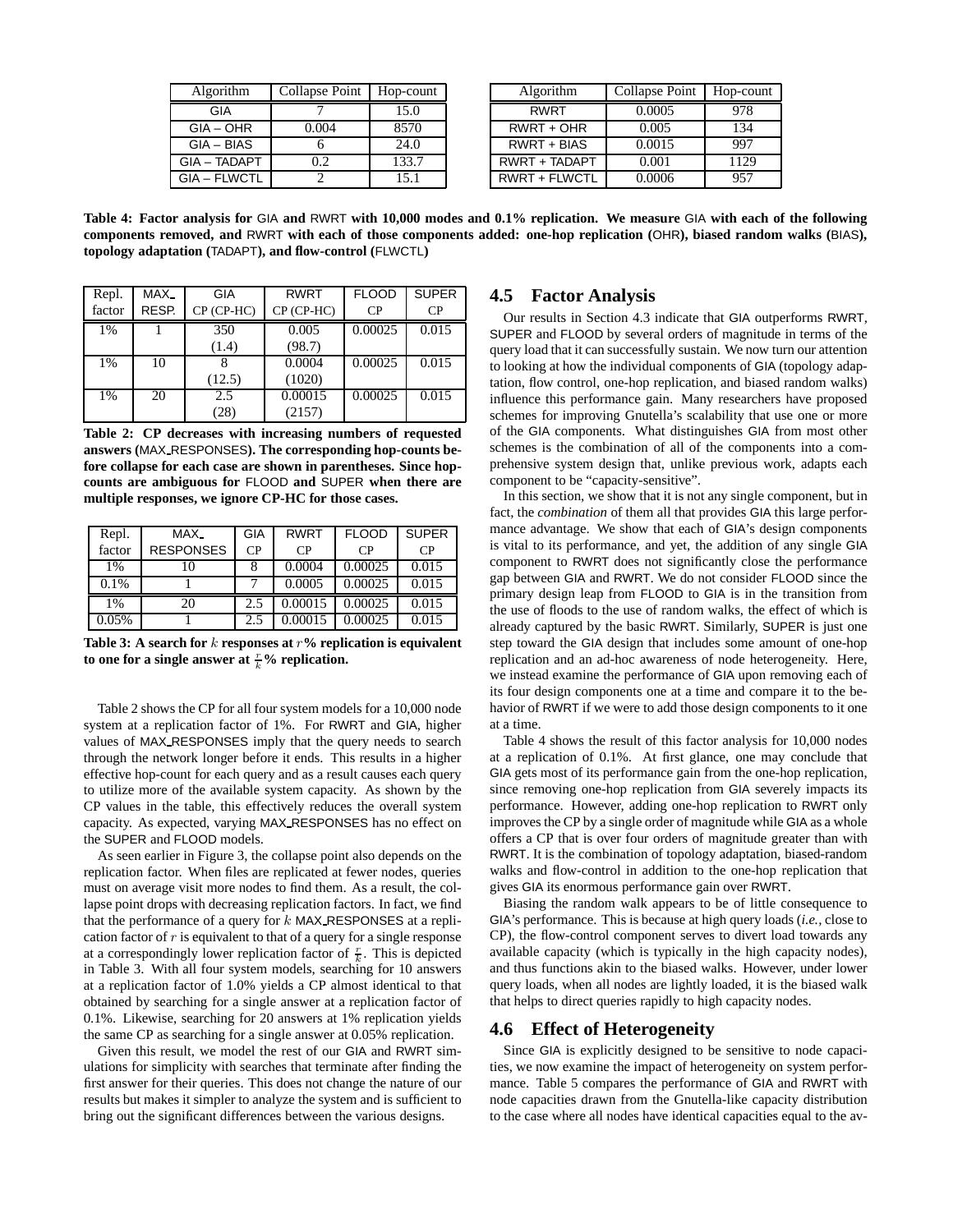| Algorithm             | Collapse Point | Hop-count |
|-----------------------|----------------|-----------|
| GIA w/ Gnutella       |                | 15.0      |
| capacity distribution |                |           |
| GIA w/ uniform        |                | 46.0      |
| capacity distribution |                |           |
| RWRT w/ Gnutella      | 0.0005         | 978       |
| capacity distribution |                |           |
| RWRT w/ uniform       | 0.0525         | 987       |
| capacity distribution |                |           |

**Table 5: Impact of heterogeneity; 10,000 nodes, 0.1% replication**

erage node capacity from the Gnutella distribution. The CP in GIA improves when nodes have heterogeneous capacities. In contrast, we see that RWRT is not tolerant of heterogeneity and the CP drops by over two orders of magnitude relative to the uniform capacity case. While the CP-HC remains the same for RWRT in both cases (as one would expect), the hop-count for GIA drops since the biased random walks start directing queries towards the high-capacity nodes.

# **4.7 Robustness**

Our results so far have shown that Gia performs significantly better than previous unstructured P2P file sharing systems. In this section, we show that Gia can sustain this performance in the face of node failures.

*Node failure model.* We model node failures by assigning each node an up-time picked uniformly at random from [0, MAXLIFE-TIME] where MAXLIFETIME is a simulation parameter. When a node's up-time expires, the node *resets*. That is, it disconnects from its neighbors, shuts down, and immediately rejoins the system by connecting initially to a random number of neighbors. This is similar to modeling existing nodes shutting down and leaving the system while other new nodes are simultaneously joining the system. When a node shuts down, any queries it has queued locally are dropped and resumed by the nodes that had originally generated them.<sup>10</sup> Finally, as nodes join and leave the system, the topology adaptation overhead is captured by the fact that each node's adaptation operations consume capacity within the node.

Figures 5 and 6 plot the CP and CP-HC, respectively, for a 10,000 node Gia system under increasing MAXLIFETIME. We see that, relative to the static case, the CP drops by approximately an order of magnitude as the MAXLIFETIME is reduced to 10.0 time units, while the hop-count rises by approximately a factor of five. Note that at a MAXLIFETIME of 10 time units, approximately 20% of the nodes reset in *every* time unit.<sup>11</sup> Even under this extremely stressful test, GIA's performance drops only by less than one order of magnitude. This is still an improvement of 2-4 orders of magnitude over RWRT, SUPER and FLOOD *under static conditions*.

#### **4.8 File Downloads**

The results presented above indicate that Gia can support significantly higher query loads than previously proposed approaches for distributed file searching and can maintain this performance advantage even in the face of high node churn. Gia's dramatic performance improvement stems from its unique combination of design components and its ability to funnel work to high capacity nodes in the system.

Our results thus lead us to conclude that search in decentralized



**Figure 5: Collapse Point under increasing** MAXLIFETIME **for a 10,000 node GIA system**



**Figure 6: Hop Count under increasing** MAXLIFETIME **for a 10,000 node GIA system**

P2P systems need no longer pose insurmountable scaling problems. If so, we conjecture that the next bottleneck limiting scalability is likely to be the file download process. This will be particularly true if, as recent measurement studies indicate, file sizes continue to increase [21]. We believe that Gia's ability to harness capacity in a manner that is sensitive to the constraints of individual nodes can have a beneficial impact on downloads as well. Even as is, Gia aids downloads to the extent that users are typically directed to a highcapacity copy of a file if one exists. However this advantage is unlikely to be significant unless high capacity nodes also store more files. Thus, for Gia to be able to assist in file downloads, we would have to extend the one-hop replication used in Gia to allow the active replication of the files themselves (rather than simply pointers to files). A simple form of active replication would be for overloaded low capacity nodes to replicate popular files at the higher capacity nodes in their one-hop neighborhood. This can be done in an on-demand fashion where the high-capacity nodes replicate content only when they receive a query and a corresponding download request for that content.

To gauge the extent to which such active replication might be useful, we did a simple calculation of the total capacity of all the nodes at which a given file is available with and without this active replication scheme. The resultant numbers are listed in Table 6. We see that active replication increases the total capacity of nodes serving a given file by a factor of between 38 to 50. This appears promising, although one would need significant more analysis and simulations to validate the usefulness of this approach.

# **5. IMPLEMENTATION AND PRACTICAL DETAILS**

We implemented a prototype Gia client that incorporates all of the algorithms presented in Section 3. The client, which was written in

 $10$ The exact mechanisms for implementing query restart in a real system are discussed in Section 5.3.

 $11$ Compare this to typical Gnutella node life-times of 60 minutes [22].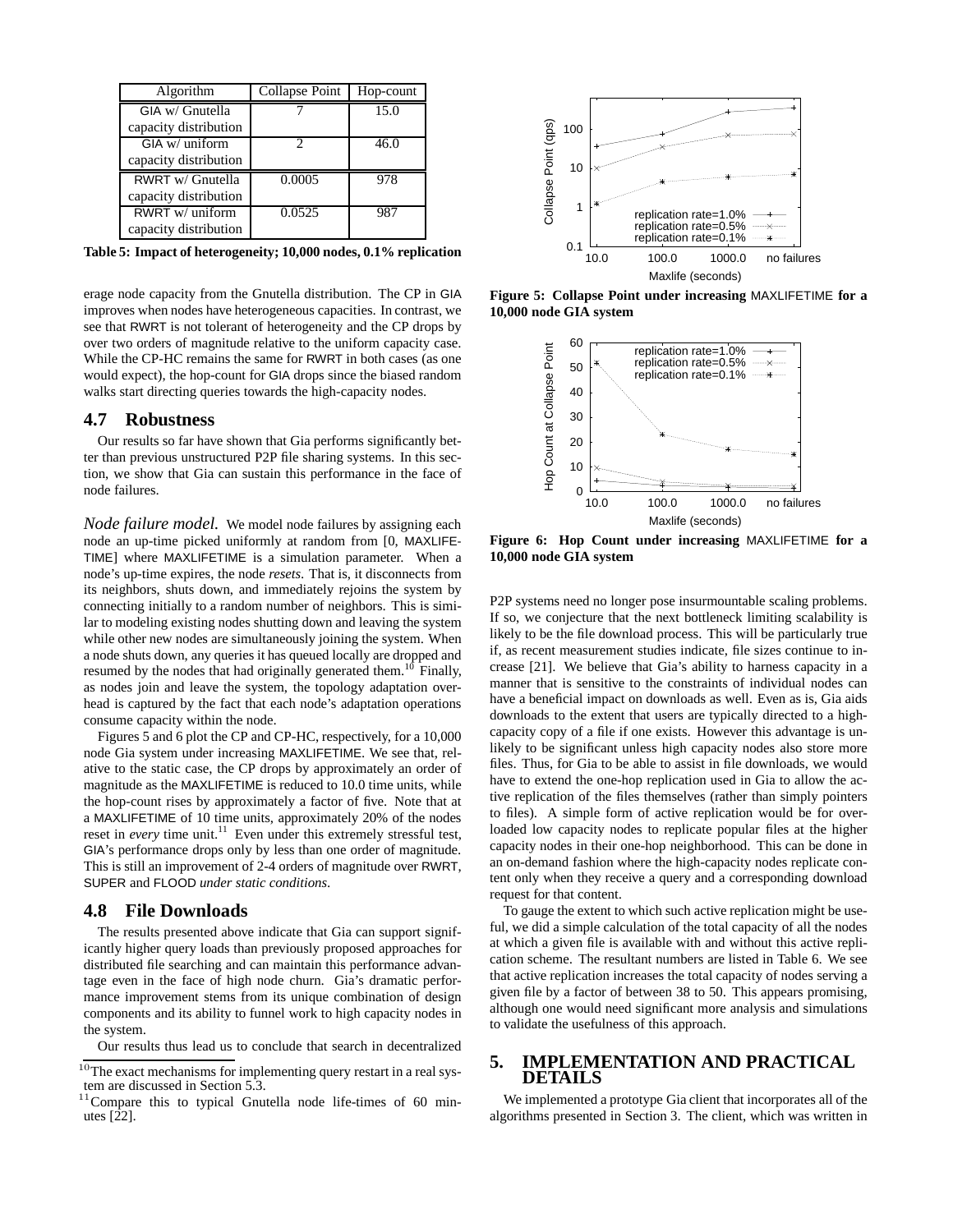| % Replication | Gia   | Gia with active |
|---------------|-------|-----------------|
|               |       | replication     |
| 0.1%          | 965   | 48,682          |
| 0.5%          | 4,716 | 213.922         |
| 1.0%          | 9.218 | 352,816         |

**Table 6: Total capacity of all the nodes offering a given file with and without active replication for a 10,000 node GIA network**

| Let $C_i$ represent capacity of node i             |
|----------------------------------------------------|
| if $num\_nbrs_X < min\_nbrs$ then                  |
| return 0.0                                         |
| $total \leftarrow 0.0$                             |
| for all $N \in neighbors(X)$ do                    |
| $total \leftarrow total + \frac{C_N}{num\_nbrs_N}$ |
| $S \leftarrow \frac{total}{C_{\mathbf{v}}}$        |
| if $S > 1.0$ or num nbrs $_X \geq max$ nbrs then   |
| $S \leftarrow 1.0$                                 |
| return $S$                                         |

**Algorithm 2:** satisfaction  $level(X)$ 

Computes how "satisfied" node  $X$  is. Returns value between 0.0 and 1.0. 1.0  $\Rightarrow$  node X is fully satisfied, while 0.0  $\Rightarrow$  it is completely dissatisfied. Values in between represent the extent of satisfaction.

C++, provides a command-line-based file sharing interface. In this section, we discuss some of the systems issues that our prototype implementation addresses.

## **5.1 Capacity settings**

In our discussion so far, we have assumed that a node's capacity is a quantity that represents the number of queries that the node can handle per second. For low-bandwidth clients, query processing capacity is limited by the client's access bandwidth. On the other hand, for nodes with high-speed access connections, other issues such as the speed of the CPU, disk latencies, etc. may affect the capacity. Our prototype implementation ignores the effects of CPU speed and disk latency on query capacity. We assume that capacity is a direct function of the access bandwidth. A node can either have its end-user configure its access bandwidth (via a user interface, as is done in many Gnutella clients), or automatically determine the access bandwidth by executing a configuration script that downloads large chunks of data from well-known sites around the Internet and measures the bandwidth based upon the average time taken for the downloads. In addition, the advertised capacity of nodes can be weighted by how long the node has been in the system. This ensures that the well-connected high-capacity core of the network is composed of mostly stable nodes. In future implementations, we plan to experiment with auto-configuration scripts that take into account other factors in addition to network bandwidth and node life-times in order to determine client capacity.

## **5.2 SatisfactionLevel: Aggressiveness of Adaptation**

In Section 3.2.1, we introduced the notion of *satisfaction level* for a client. The satisfaction level determines not only whether or not to perform topology adaptation, but also how frequently it should be executed. It is a function of pre-configured  $min\_nbrs$  and  $max\_nbrs$  parameters, the node's current set of neighbors, their capacities and their degrees. Neighbors exchange capacity information when they initially connect to each other, and periodically update each other with information about their current degree. Algorithm 2 shows the steps involved in calculating the *satisfaction level*(). It is essentially a measure of how close the sum of the capacities of all



**Figure** 7: **Adaptation Interval: A** plot of the function  $I =$  $T \times K^{-(1-S)}$ , where  $S = \text{satisfactor level}($ ,  $T = \text{maximum}$ **interval** between **adaptation iterations**, and  $K =$  **sensitivity** to satisfaction level(). In this figure, we set  $T = 10$ seconds and **plot curves for adaptation interval versus satisfaction level for different values of** K**.**

of a node's neighbors (normalized by their degrees) is to the node's own capacity. Thus a high capacity neighbor with a low degree contributes more to our satisfaction level than another neighbor with the same capacity but a much higher degree. The intuition behind this is that a node with capacity  $C$  will forward approximately  $C$  queries per unit time at full load and needs enough outgoing capacity from all of its neighbors to handle that load. In addition to the factors discussed above, a number of other parameters may be used to compute the satisfaction level, for example, the load on a node's neighbors, network locality, etc. However, for our prototype, we rely only on node capacity and degree to compute the satisfaction level.

The satisfaction level is key to deciding how often a node should conduct its local topology adaptation. Nodes with low satisfaction levels perform topology adaptation more frequently than satisfied nodes. We use an exponential relationship between the satisfaction level, S, and the adaptation interval,  $I: I = T \times K^{-(1-S)}$ , where  $T$  is the maximum interval between adaptation iterations, and  $K$ represents the aggressiveness of the adaptation. After each interval I, if a node's satisfaction level is  $< 1.0$ , it attempts to add a new neighbor. Once a node is fully satisfied, it still continues to iterate through the adaptation process, checking its satisfaction level every T seconds.

Figure 7 shows how the aggressiveness factor  $K$  affects the adaptation interval. As expected, when a node is fully satisfied  $(S =$ 1.0), the adaptation interval is  $T$  irrespective of the value of  $K$ . As the level of satisfaction decreases, the adaptation interval becomes shorter. For the same satisfaction level, higher values of  $K$  produce shorter intervals and hence cause a more aggressive (*i.e.,* quicker) response. In Section 5.4 we look at how the rate of topology adaptation changes in a real system with different values of K.

# **5.3 Query resilience**

As described earlier, the Gia search protocol uses biased random walks to forward queries across the network. One of the drawbacks of using a random walk instead of flooding is that it is much more susceptible to failures in the network. If a node receives a query and dies before it can forward the query to a neighbor, that query is lost forever. This is in contrast to flooding where a query gets replicated many times, and so even if a node dies without forwarding a query, there is a good chance that other copies of the query still exist in the system.

To overcome this problem, we rely on query keep-alive messages. Query responses sent back to the originator of the query act as implicit keep-alives. In addition, if a query is forwarded enough times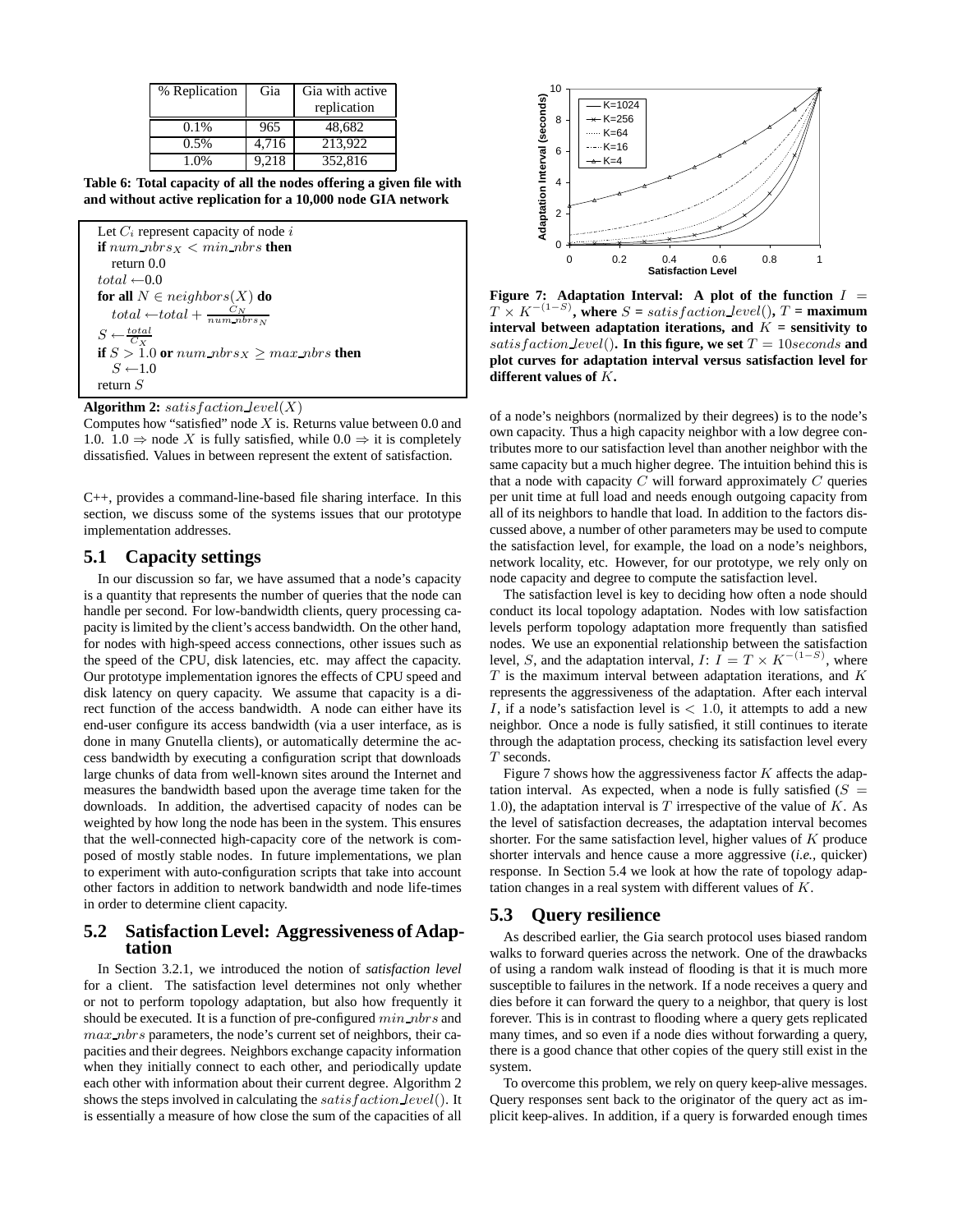

**Figure 8: Progress of topology adaptation for an 83-node topology over time. The graph shows changes in the number of neighbors of four nodes (each with different capacities).**

without sending any response, we send back an explicit keep-alive message. This is implemented as a dummy query response message that has no actual matches. If the query originator does not receive any responses or keep-alive messages for a while, it can re-issue the query.

Yet another problem arises from the fact that responses are typically forwarded along the same path that the query originally arrived from. If one of the nodes in the query path dies or the topology changes due to adaptation before the responses for the query are sent back, then those responses will be dropped. When a node dies and causes responses to be dropped, the query originator will notice it because of the absence of keep-alive responses. Thus, it can reissue the query if necessary. On the other hand, topology adaptation is a controlled process and hence we can do better than wait for a timeout. When a connection is dropped as a result of a topology adaptation decision, the connection is not closed for some time later. It stops accepting any more incoming queries, but continues to forward any lingering query responses that need to be sent along that path.

# **5.4 Deployment**

We deployed our prototype implementation on PlanetLab [17], a wide-area service deployment testbed spread across North America, Europe, Asia, and the South Pacific. To test the behavior of our algorithms in the face of diversity, we artificially introduced heterogeneity into the system by explicitly setting the capacities of the individual nodes. These experiments are by no means meant to stress all of the various components of the Gia system. We present them here as a set of early results that demonstrate the viability of this approach in an actual deployment.

We instantiated Gia clients on 83 of the PlanetLab nodes with a range of capacities. We allowed the system to run for 15 minutes before shutting down the clients. Over the course of the experiment, we tracked changes in the Gia topology to evaluate the behavior of the topology adaptation process. Figure 8 shows the changes over time to the neighborhood of each of four different nodes. These nodes were picked randomly from four capacity classes (1x, 10x, 100x, and 1000x). We notice that initially when the nodes are all "dissatisfied," they quickly gather new neighbors. The rate of topology adaptation slows down as the satisfaction level of the nodes rises and the topology eventually stabilizes to its steady state.

In the above experiment, the 1000x capacity node takes approximately 45 seconds to reach its steady state. This time interval is closely tied to the level of aggressiveness used in the topology adaptation. Recall that the adaptation interval  $I$  is a function of the node's satisfaction level S, and its aggressiveness factor  $K: I =$  $T * K^{-(1-S)}$ . In the above experiment, we set T to 10 seconds



**Figure 9: Progress of topology adaptation for a** 1000x **capacity node over time. The graph shows changes in the number of neighbors of a node over different runs of the experiment, each with a different value of** K **for the adaptation interval function.**

and  $K$  to 256. We ran other experiments to see how the responsiveness of the topology adaptation changes with different values of K. Figure 9 shows the behavior of a 1000x capacity node for different values of  $K$ . As can be seen from the figure, the topology adaptation does respond to changes in  $K$ , and is less aggressive when we ramp down the value of  $K$ . Thus, this parameter gives us a knob with which we can trade off the speed at which nodes attain their target topology to the rate of churn in the overall network.

# **6. RELATED WORK**

We now look at some of the related research in this area. Since the rise and fall of Napster, many decentralized P2P systems have been proposed. Gnutella pioneered this approach, and on its footsteps many other networks such as KaZaA [24] have emerged. Although the notion of supernodes (nodes with better bandwidth connectivity) used by KaZaA and the latest versions of Gnutella helps to improve the performance of the network, it is still limited by the flooding used for communication across supernodes. Moreover, unlike Gia, the supernode approach makes just a binary decision about a node's capacity (supernode or not) and to our knowledge has no mechanisms to dynamically adapt the supernode-client topologies as the system evolves.

Numerous researchers have performed extensive measurement studies of P2P infrastructures. For example, Saroiu *et al.* [22] studied the bandwidth, latency, availability, and file sharing patterns of the nodes in Gnutella and Napster. Their study highlighted the existence of significant heterogeneity in both systems. Based on this fact, Gia is designed to accommodate heterogeneity and avoid overloading the less capable nodes in the network. Other measurement studies include [23] which shows that there exists extreme heterogeneity in the traffic volumes generated by hosts within a P2P network and that only a small fraction of hosts are stable and persist in the P2P network over long periods of time.

In addition to the work described in Section 1 [1, 12, 16], there have been other proposals for addressing the scaling problems of Gnutella. Krishnamurthy *et al.* [10] proposed a cluster-based architecture for P2P systems (CAP), which uses a network-aware clustering technique (based on a central clustering server) to group hosts into clusters. Each cluster has one or more delegate nodes that act as directory servers for the objects stored at nodes within the same cluster. In some sense, the high capacity nodes in Gia provide functionality similar to that of delegate nodes. However, unlike CAP, Gia adapts its topology to cluster around high-capacity nodes in a fully decentralized manner and explicitly takes node capacity into account in all facets of its design.